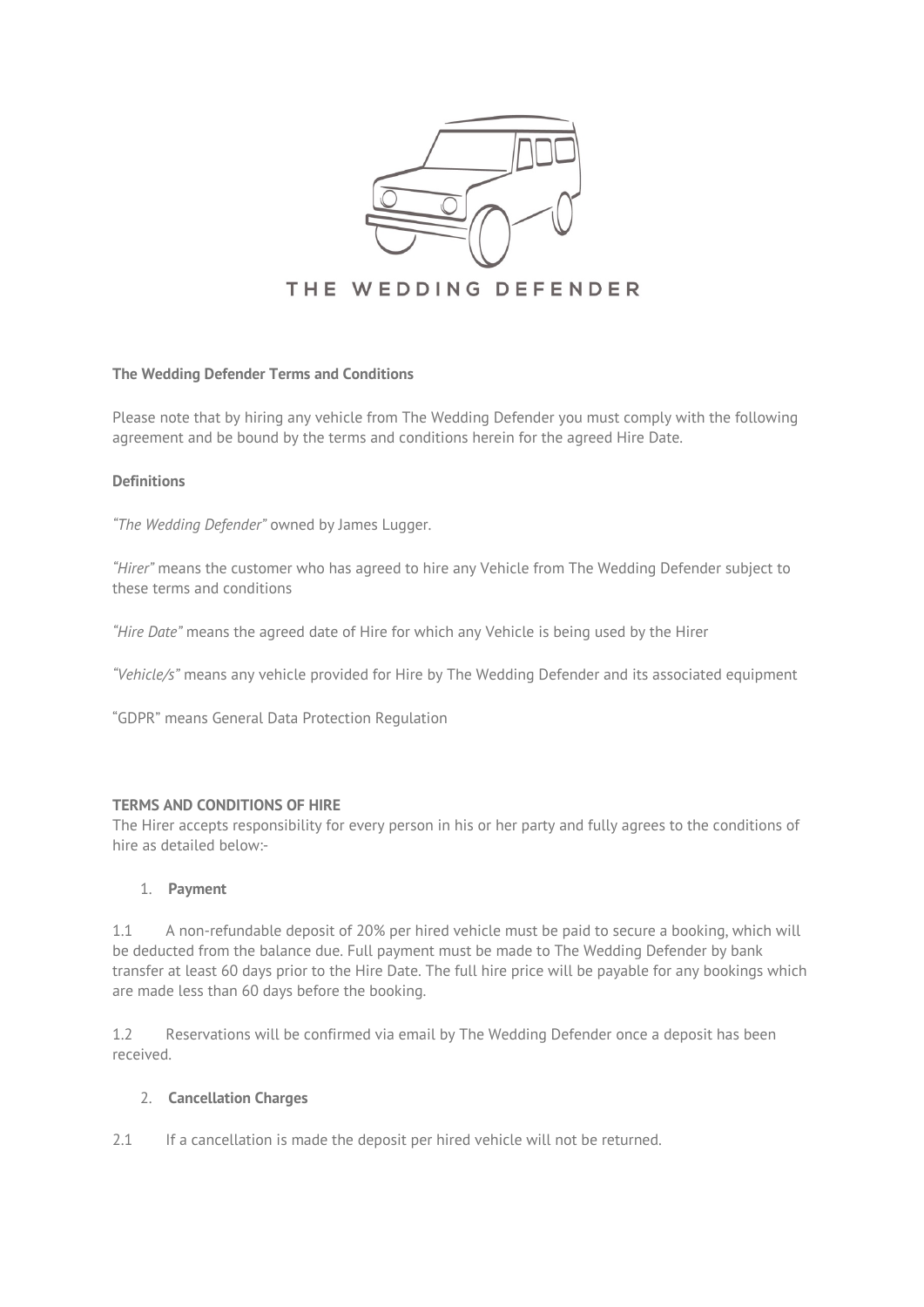2.2 The Hirer must inform The Wedding Defender of any cancellation as soon as possible. The Wedding Defender reserve the right to charge the full hire cost if the cancellation is made aware of within 2 weeks of the hire date.

# 3. **Vehicle Availability**

3.1 The Wedding Defender cannot accept responsibility for adverse weather conditions, or acts by other persons or organisations which may impact adversely on the Hire Date. All will be done to maintain appropriate standards despite difficulties outside of The Wedding Defender control.

3.2 The Wedding Defender will not accept liability for unavailability of any Vehicle due to breakdown, traffic congestion or accident. A full refund will be given but The Wedding Defender will not be liable for any further losses, missed connections and/or functions however caused. Bookings can be made for winter months however the Customer should make alternative provision if the vehicle is unable to attend due to adverse weather such as snow or dangerously icy driving conditions. A full refund including deposit will be given only in these circumstances.

# 4. **Vehicle Damage**

4.1 The Hirer is fully responsible and liable for any damage caused whatsoever inside or outside the vehicles by themselves or any other party member on the Hire Date. This includes incitement to any third party which results in damage to the vehicles or their contents. The Hirer is liable for the total cost of the repair at a garage nominated by The Wedding Defender. In addition, The Hirer will reimburse The Wedding Defender for loss of bookings whilst the Vehicle is out of commission.

4.2 The Hirer will levy a £100.00 valeting charge if any vehicle is misused through food, drink or illness to rectify the damage caused.

4.3 The Wedding Defender will not be liable should any features of the Land Rover Defender become unavailable due to unforeseen circumstances before the wedding. This relates to items such as sound systems, air conditioning etc.. Every effort will be taken to maintain a high level of service and maintenance.

## 5. **Personal Belongings**

5.1 The Wedding Defender do not accept responsibility for any personal belongings left in any Vehicle. The Hirer must ensure that all possessions belonging to the Hirer or any of his/her party are removed at the end of the Hire Date. Responsibility will not be accepted for the holding, storing or safeguarding of any items left in the Vehicles.

5.2 The Wedding Defender will not be held liable for damage to personal possessions whilst in or around the vehicle. Although a high level of cleanliness will be upheld for the hire period, due to the nature of the vehicle, The Wedding Defender will not be liable for damage to clothing or property. The hirer and guests are to use the vehicle at their own risk.

## 6. **Seatbelts and Restraints**

6.1 The vehicles are fitted with seatbelts and must be worn at all times.

6.2 Children must remain seated at all times for their own safety and the safety of the driver.